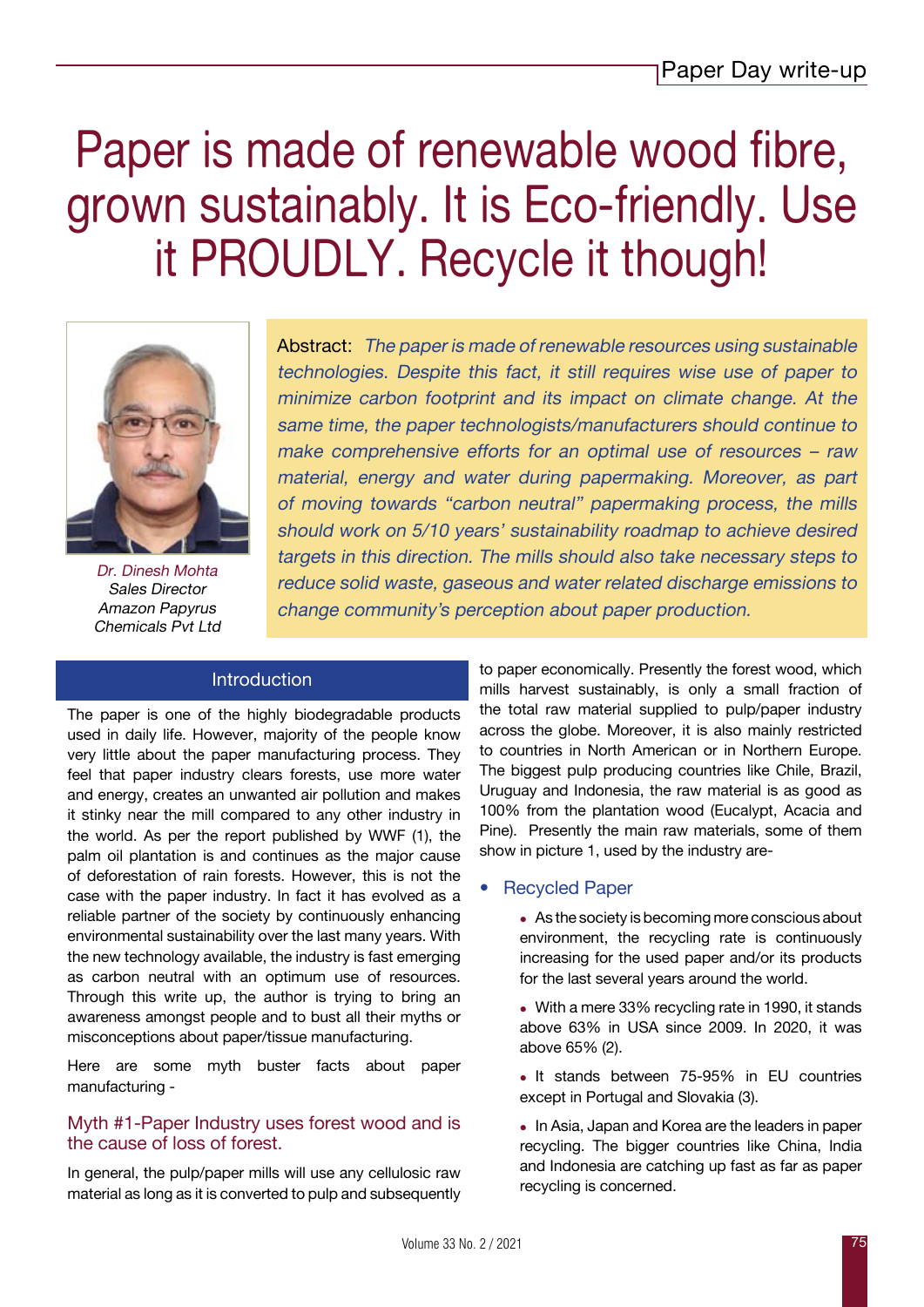Agri-residues such as wheat/rice straw and bagasse (mainly in China and India)

> $\bullet$  Wheat straw is a good raw material for papermaking. Accordingly, it is a common raw material for pulp/ paper mills in India and China.

> • Some countries burn majority of the wheat straw in open fields. As a result, it wastes approximately 14,500 MJ/MT of energy and adds as high as 77 kg of contaminants/pollutants to the atmosphere. Such incineration further complicates the risks of Climate Change.

> • With the use of this agricultural waste as a raw material, the paper industry has minimized the carbon footprint of wheat straw (4).

- Sustainably harvested bamboo (mainly in China and India)
- Sustainably grown plantation trees across the globe
- Trees harvested sustainably from the forests (mainly in Northern Europe and North America)
- Trees grown on farmlands' edges (mainly in India)
	- With all the saplings and support provided by the paper industries, this social forestry concept has not only provided sustainable raw material to the mills but also generated significant cash for the farmers.
- Plywood mills' waste (mainly in India)
- Sawmills' waste
	- . In the countries under European Union plus Norway and Switzerland, saw mills' waste accounts for 24.4% of the total wood requirements of pulp mills (5).
- Any other cellulosic raw material such as cotton, jute, kenaf, hemp, sorghum and flax



*Picture 1: 1. Acacia plantation 2. Acacia trees 3. Acacia logs 4. Mixed wood chips 5. Bagasse 6. Eucalyptus plantation 7. Eucalyptus trees grown on the farmland edges 8. Eucalyptus plantation under social forestry 9. Waste paper (brown) 10. Waste paper (white) 11. Wheat straw*

Depending on the species, average mortality rate, harvesting cycle and the Mean Annual Increment (MAI), the major pulp/paper manufacturers continuously plant trees in multiples of the industry's needs for such trees for papermaking every year. These efforts are part of sustainable supply of wood to the mills while eliminating the dependence on forest wood. Moreover, as part of conforming to the needs of procuring raw material responsibly, it has also become mandatory for the industry to get certification for the plantation wood and adhering to Sustainable Forestry Practices by global watch organizations such as Forest Stewardship Council (FSC), The Sustainable Forestry Initiative (SFI) and The Program for the Endorsement of Forest Certification (PEFC). It not only gives a desired satisfaction to the end users but also confirms the genuineness of the paper industry towards a sustainable ecosystem.

Additionally with their own robust Research and Development facilities built up in the last couple of decades, the main industry players are also continuously working to increase the productivity (achieve higher MAI expressed as m3 /hectare/year) of plantation wood by utilizing modern forestry practices. The industry is also genetically modifying the wood species to improve tonnage from each tree at an optimum harvesting age. Depending on the mortality rate though, the MAI has increased to 22-23 m<sup>3</sup>/hectare/year for acacia hybrid/mangium in Indonesia, Malaysia, Thailand and Vietnem (6, 7, 8). For various genetically modified eucalyptus species (such as UroGrandis) used for paper production, it stands between 31-38 m<sup>3</sup>/hectare/year in Brazil (8, 9) and in other South American countries. With such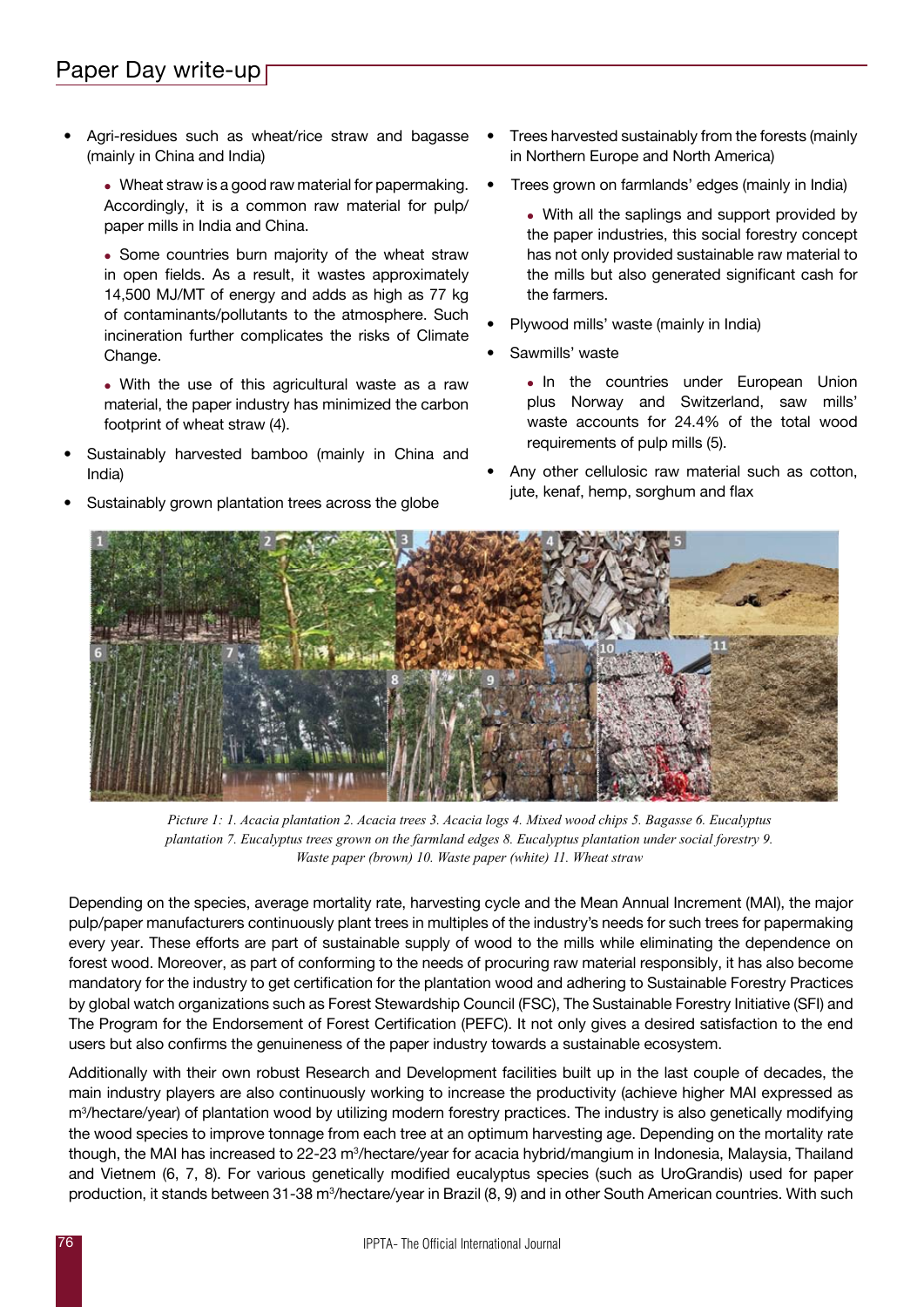an improvement in the output from the plantation wood, the number of trees cut for one metric tonne of paper has also come down gradually hence improves sustainability.

## Myth #2 – Paper Industry uses huge amount of water.

Amongst various industrial or farm products, the water usage in pulp/paper/tissue manufacturing is amongst the lowest. One may be surprised to know that the highest water using products (10) are-

- Fruits and vegetables.
- Textiles and garments
- Meat production
- **Beverages**
- **Automobiles**

Even a cup of coffee (from beans farming to make a cup of coffee) uses more water than it is used to make one kg of paper. In Middle East, the paper manufacturers have the closest loop for water recycling in the world. The fresh water usage in such mills is only 1-3  $\mathrm{m}^3$  and aimed to replace its loss due to evaporation (mainly on paper machine) or carried with the final product.

As per UNESCO-IHE report (11), a pair of jeans (approximately one kg) may need 10.9  $\mathrm{m}^3$  of water before it comes to the market.

#### Myth #3 – Paper industry is the cause of huge Green House Gas Emissions.

The paper industry's dependence on the fossil fuel is significantly less as compared to the same for industries producing meat, automobile and iron/steel. In an integrated pulp/paper mill, incineration of concentrated black liquor, which is a by-product of pulping process and contains alkali, lignin and part of cellulosic material, typically generates 60-75% of the total energy requirement (12). However, this ratio will depend on various factors such as equipment and process efficiency. The remaining 25- 40% energy is generated by using biomass (such as bark, wood dust, screen rejects, effluent sludge, palm oil mill waste and other bio waste) together with a minimum use of natural gas and coal in power boilers.

As per the report published in 2014 (13), all the industries account for 21% of the Green House Gas Emission (GHG) worldwide. For paper industry, the energy related GHG (Electricity, Heat and Transportation) accounts for 0.6% of the total GHG and is the lowest amongst the peers. The GHG is the highest for iron and steel industry (7.2%) (14). With more innovative technologies available and an optimum use of resources management, the pulp/paper industry is focusing to achieve ZERO emissions and turn carbon neutral in near future.

#### Myth #4 – Going paperless will save the planet

On an average, the aviation industry accounted for 2.4% of the total carbon footprint globally in 2018 (15). It is much higher than the total carbon footprint of paper industry.

For the paper usage in USA, its carbon footprint is approximately 1% of the total carbon footprint for a household (16).This is despite that the paper consumption is amongst the highest in the world. In 2019, it was 196 kg per person per year in USA in 2019 (17). For each country, the carbon footprint of the paper will vary due to geographical location and the lifestyle maintained by the people. However, it is unlikely to increase >1% (as is in USA) as paper consumption is much lower in countries like India, China, Russia, Brazil and Indonesia compared to that of the industrially developed world. Accordingly the campaigns like "go paperless "or "do not print email" to save the planet will not see any significant reduction in the paper related carbon footprint. On the contrary, the organizations running such campaigns should focus on the recycling of paper after use as part of further minimizing paper's carbon footprint. Moreover, there is a greater need to minimize carbon footprint of offices and data centres, which are coming up in a big way everywhere across the globe, as they have a huge requirement for air conditioning to maintain certain temperature.

With an aim to keep the carbon footprint at the lowest, the paper mills also use CO<sub>2</sub> to generate CaCO<sub>3</sub> used in different kinds of paper together with the cellulosic fibre. Some pulp/paper mills even supply surplus electricity to meet the demand of small towns. This further reduces the carbon footprint of paper industry as smaller amount of fossil fuel (coal, oil or natural gas) is used to generate electricity for public consumption.

### **Summary**

The paper is green. The paper is sustainable as it mainly uses renewable woody cellulosic material or agricultural wastes, which otherwise are burnt or sent for landfill. The paper making process has the lowest water, energy, environmental (GHG) footprint compared to other daily use products. The paper is also easily biodegradable compared to plastic or any other synthetic material. Accordingly, let us help to replace more single use plastic with paper and related products. Use paper proudly but recycle it to keep the environment clean.